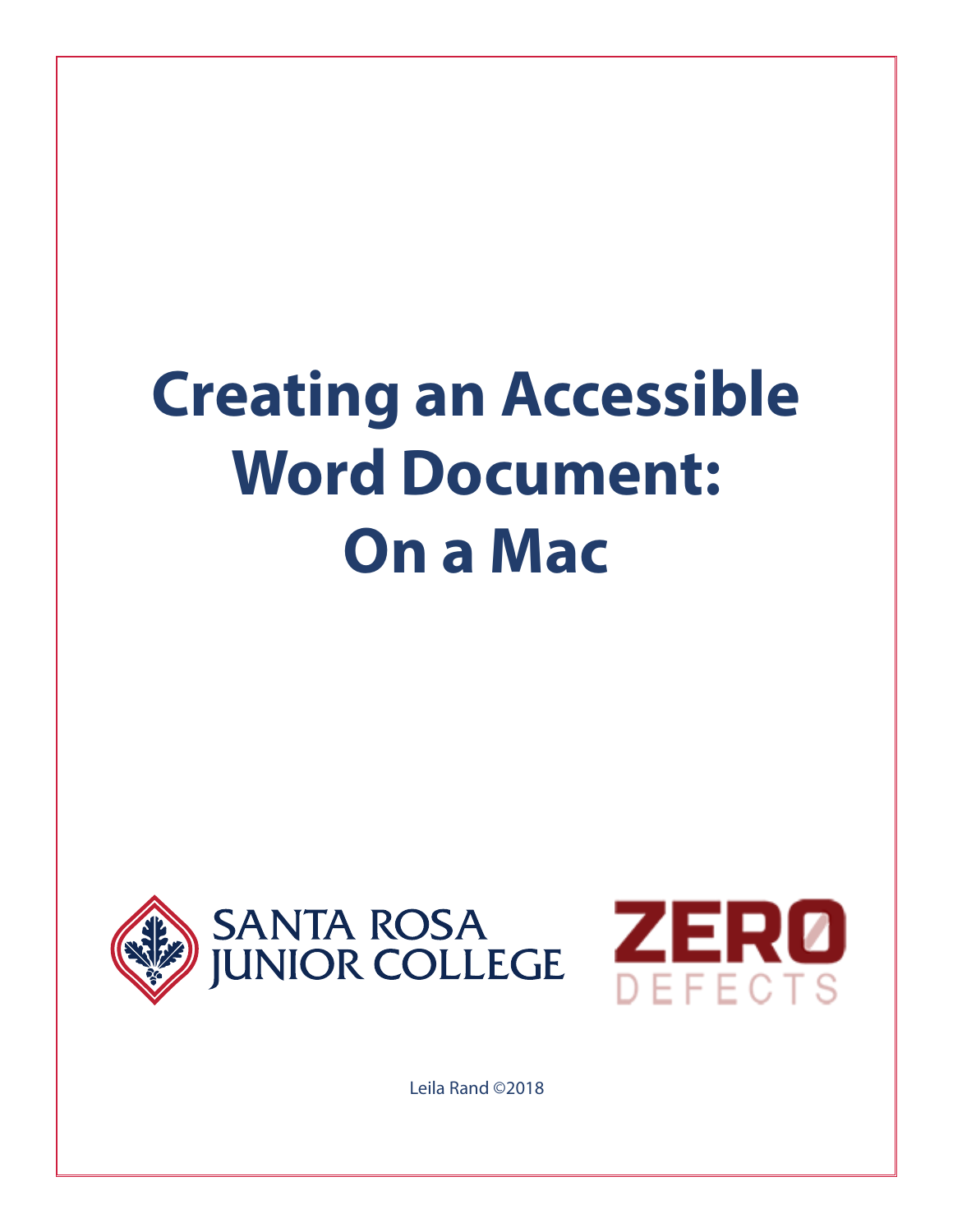## **Title the Document:**

Add an official title to the document in File>Info>Properties>Summary. The title should be a clear and concise description of what the document is.

|                         |                                                                    |                     |                               |  |                 |                                         | <b>Document1 Properties</b> |         |                     |
|-------------------------|--------------------------------------------------------------------|---------------------|-------------------------------|--|-----------------|-----------------------------------------|-----------------------------|---------|---------------------|
| <b>word</b>             | <b>View</b><br><b>Insert</b><br>Edit<br>ніе<br><b>New Document</b> | Format<br><b>HR</b> | TOOI!                         |  | General         | <b>Summary</b>                          | <b>Statistics</b>           | Content | Custom              |
|                         | New from Template                                                  | <b>介出P</b>          |                               |  | Title:          |                                         |                             |         |                     |
| Home<br><b>Ins</b><br>ౘ | Open<br>Open Recent                                                | \$0<br>▶            | nces                          |  | Subject:        |                                         |                             |         |                     |
| ¢                       | Close                                                              | <b>第W</b>           | $A^{\mathbf{u}}$ $\mathbf{v}$ |  |                 | Author: Rand, Leila                     |                             |         |                     |
| Paste<br>♦              | Save                                                               | <b></b> S           | $\frac{1}{2}$ + $\frac{1}{2}$ |  | Manager:        |                                         |                             |         |                     |
|                         | Save As                                                            | <b>介出S</b>          |                               |  | Company:        |                                         |                             |         |                     |
|                         | Save as Template                                                   |                     |                               |  | Category:       |                                         |                             |         |                     |
|                         | Restore                                                            | ▶                   |                               |  | Keywords:       |                                         |                             |         |                     |
|                         | Share                                                              | ▶                   |                               |  | Comments:       |                                         |                             |         |                     |
|                         | <b>Restrict Permissions</b>                                        | ▶                   |                               |  |                 |                                         |                             |         |                     |
|                         | Reduce File Size                                                   |                     |                               |  | Hyperlink base: |                                         |                             |         |                     |
|                         | Page Setup                                                         |                     |                               |  |                 | Template: Normal.dotm                   |                             |         |                     |
|                         | Print                                                              | $_{\tt BP}$         |                               |  |                 | Save preview picture with this document |                             |         |                     |
|                         | Properties                                                         |                     |                               |  |                 |                                         |                             |         |                     |
|                         |                                                                    |                     |                               |  |                 |                                         |                             |         | <b>OK</b><br>Cancel |
|                         |                                                                    |                     |                               |  |                 |                                         |                             |         |                     |

#### **Images:**

Screen reader users won't get any information about an image unless you use alternative text.

Insert your picture, then right or control-click on it and choose "Add Alt Text". Type in your descriptive text in the Description box (not the Title box). If the picture has text in it, make sure to put ALL that text in.

| Home              | <b>Insert</b> | Design       |          | Layout |
|-------------------|---------------|--------------|----------|--------|
| Cover Page *      |               | v            |          |        |
| <b>Blank Page</b> |               |              |          |        |
| Page Break        |               | <b>Table</b> | Pictures | Shapes |
|                   |               |              |          |        |

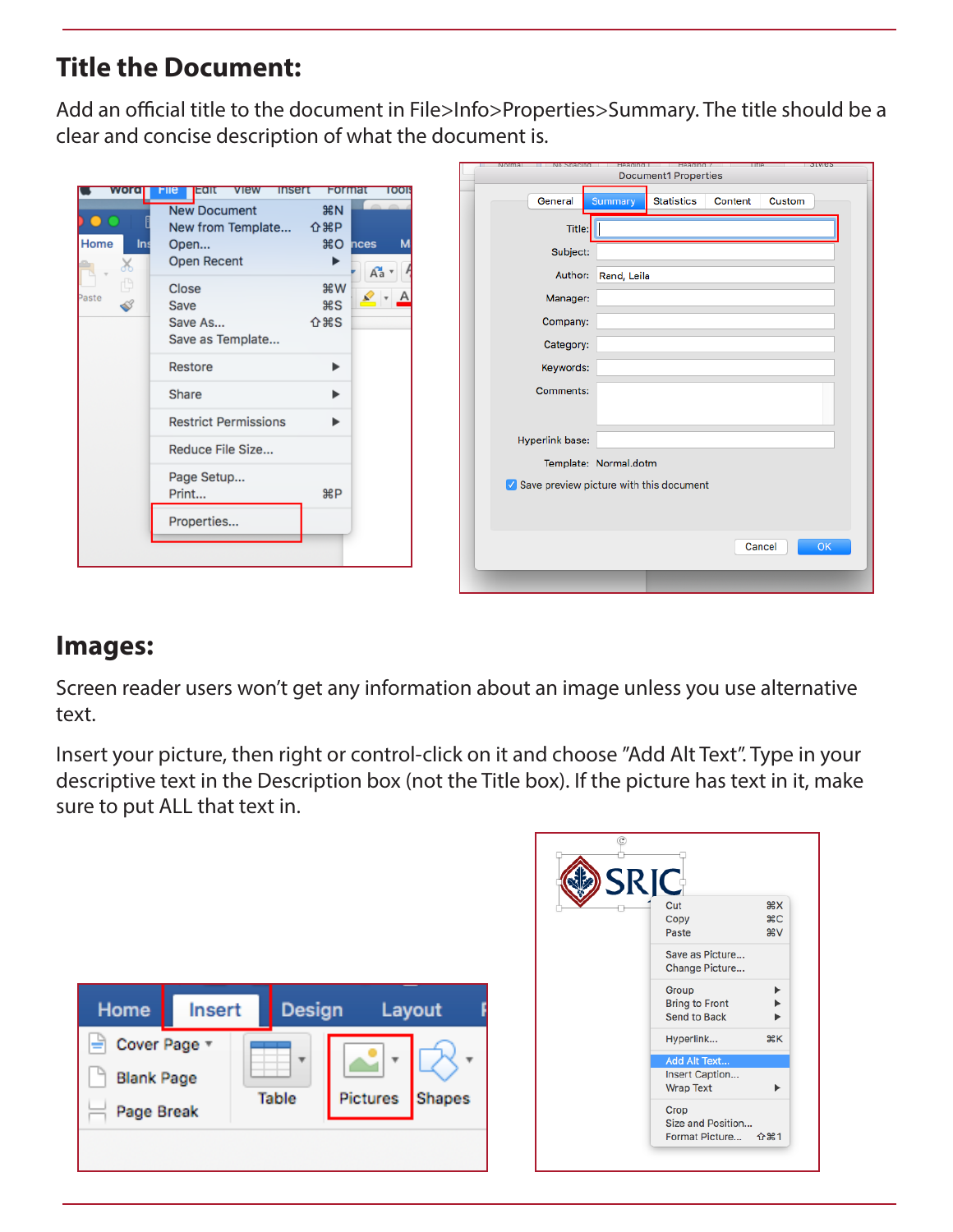## **Headings:**

Headings are very important for document accessibility - they create an outline structure to the document which allows screen readers to scan a page or jump to content. Do not simulate headings by just adding bold to text. Use true styles in Word, such as Heading 1, Heading 2, Heading 3, etc.

Create your heading text first, then you can set it as a heading in two ways:

- If you want to use custom styling, style the text the way you want, then right- or controlclick on Heading 1 or Heading 2 up in the Home ribbon. Click "update heading to match selection"
- If the heading style is already set the way you like, select the text and choose the proper heading level in the ribbon..
- If Heading 3, Heading 4, etc. are not showing in the ribbon, they will show up after you assign the heading tag that precedes them in the hierarchy. In other words, once you tag something as an H2, H3 will appear in the ribbon, when you assign an H3, H4 will appear, and so on.

| AaBbCcDdEE AaBb(<br>AaBbCcDdEe   AaBbCcDc<br>AaBbCcDdEe<br>No Spacing<br>Heading 2<br>Heading 1<br>Title<br>Normal |  |  |  |  |  |  |
|--------------------------------------------------------------------------------------------------------------------|--|--|--|--|--|--|
|--------------------------------------------------------------------------------------------------------------------|--|--|--|--|--|--|

| $\overline{A}$<br><b>三十日,</b> 妇利<br>$\leftarrow$ $\leftarrow$ $\leftarrow$ $\leftarrow$ $\leftarrow$<br>H<br>$A^{\bullet}$<br>AaBbCcDdEe<br>$\equiv \equiv \equiv \equiv   \sharp \equiv \text{r}   \text{A} \parallel \text{r}    \text{m}    \text{r}$<br>$\mathbf{r}$ $\mathbf{A}$ $\mathbf{r}$<br>Normal<br>This text is selected<br>This is a Heading 1 | AaBb(<br>AaBbCcDdEe<br>AaBbCc<br>AaBbCcDdEe<br>No Spacing<br>Heading<br><b>Update Heading 1 to Match Selection</b><br>$\overline{\mathbf{v}}$<br>Modify<br>Select All 1 Instance(s)<br>Rename<br><b>Remove from Style Gallery</b> |
|--------------------------------------------------------------------------------------------------------------------------------------------------------------------------------------------------------------------------------------------------------------------------------------------------------------------------------------------------------------|-----------------------------------------------------------------------------------------------------------------------------------------------------------------------------------------------------------------------------------|
| This is a Heading 2<br>This is a Heading 3                                                                                                                                                                                                                                                                                                                   |                                                                                                                                                                                                                                   |

**Please Note:**

**Use the latest version of Word to get all the accessibility features and save yourself much frustration!**

**Only the docx format will work - not .doc!**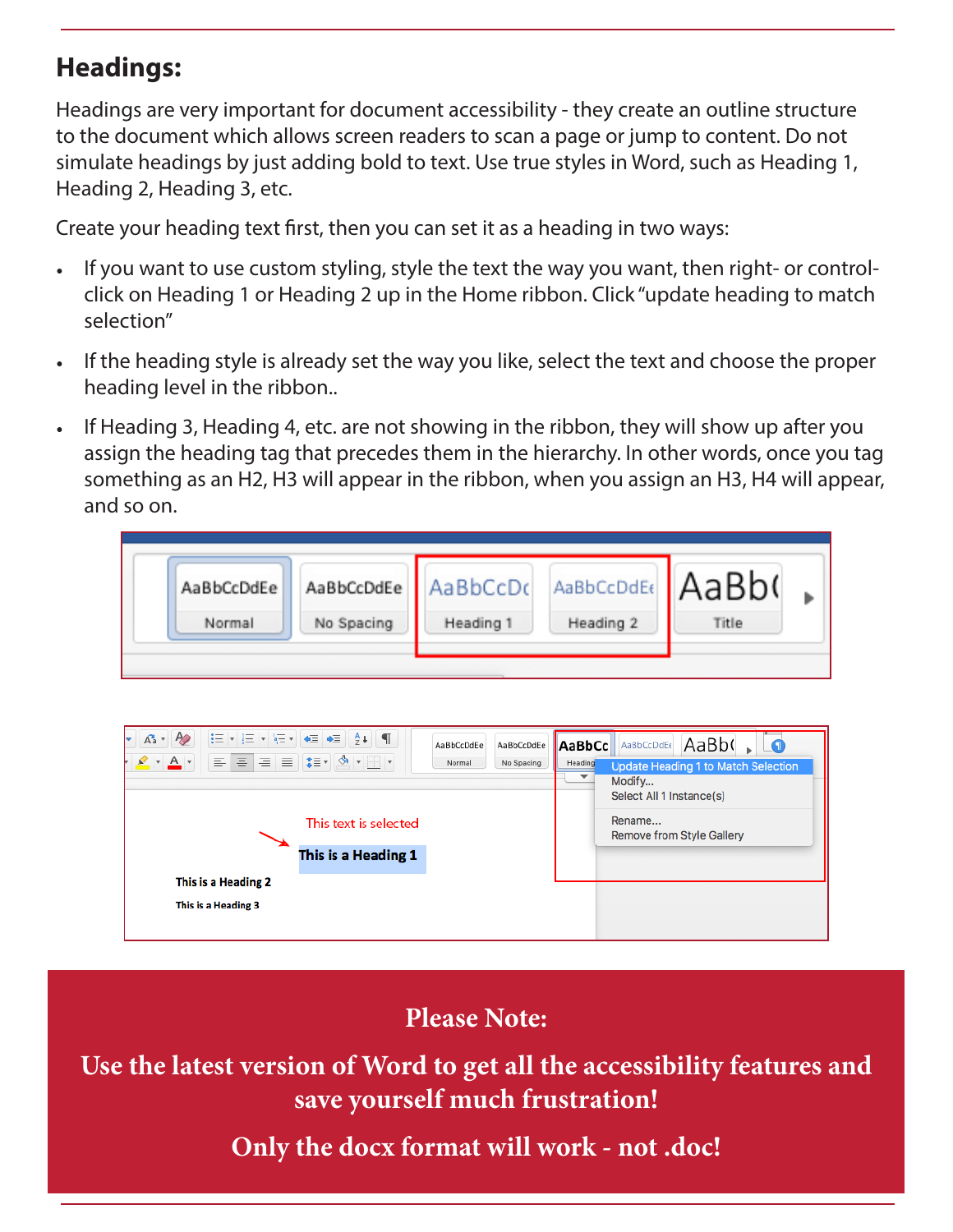## **Lists:**

Make sure to use the list functions in the Home ribbon - ordered, bulleted or multilevel. Don't use spaces, tabs or glyphs to create lists. Be sure to use the Increase or Decrease Indents icons to change the level of a list item.



## **Tables:**

Use tables for data, not for layout. Avoid using tabs or spaces; if the content is data, a table is better. Simple tables are best. Don't nest tables. Avoid lines or boxes directly above or below your table, they will get read as part of the table.

To make a simple table accessible:

When your table is selected, go to the Table Design tab and check the upper left box for Heading Row. Control or command- or right- click on the little icon on the upper left side of the table and choose "Table Properties". Click on the "Row" tab. Check the box "Repeat as header row at the top of each page." Choose the "Alt Text" tab and add a title for the table.

| Home             | <b>Insert</b> | <b>Design</b>         | <b>The Property</b><br>Layout | <b>References</b> |                    | <b>Mailings</b> | <b>Review</b>  | <b>View</b> | <b>Table Design</b> | Layout          |                              |                                 |
|------------------|---------------|-----------------------|-------------------------------|-------------------|--------------------|-----------------|----------------|-------------|---------------------|-----------------|------------------------------|---------------------------------|
| Header Row       |               | First Column          |                               |                   |                    |                 |                |             |                     |                 | <u>د اد اد اد ا</u><br>eeeee | $\frac{\sqrt{2}}{2}$<br>$\cdot$ |
| <b>Total Row</b> |               | Last Column           |                               |                   | -<br>$- - - - - -$ | $    -$         |                |             |                     |                 | ------<br>------<br>$    -$  | Shading                         |
| Banded Rows      |               | <b>Banded Columns</b> |                               |                   |                    |                 |                |             |                     |                 |                              |                                 |
|                  |               |                       |                               |                   |                    |                 |                |             |                     |                 |                              |                                 |
|                  |               |                       |                               |                   |                    |                 |                |             |                     |                 |                              |                                 |
|                  |               |                       |                               |                   | $\overline{+}$     |                 |                |             |                     |                 |                              |                                 |
|                  |               |                       |                               |                   |                    | <b>Monday</b>   | <b>Tuesday</b> |             | Wednesday           | <b>Thursday</b> | Friday                       |                                 |
|                  |               |                       |                               |                   |                    | $1-2pm$         | $3-4pm$        |             | 9-10am              | 11-11:30am      | N/A                          |                                 |
|                  |               |                       |                               |                   |                    |                 |                |             |                     |                 |                              |                                 |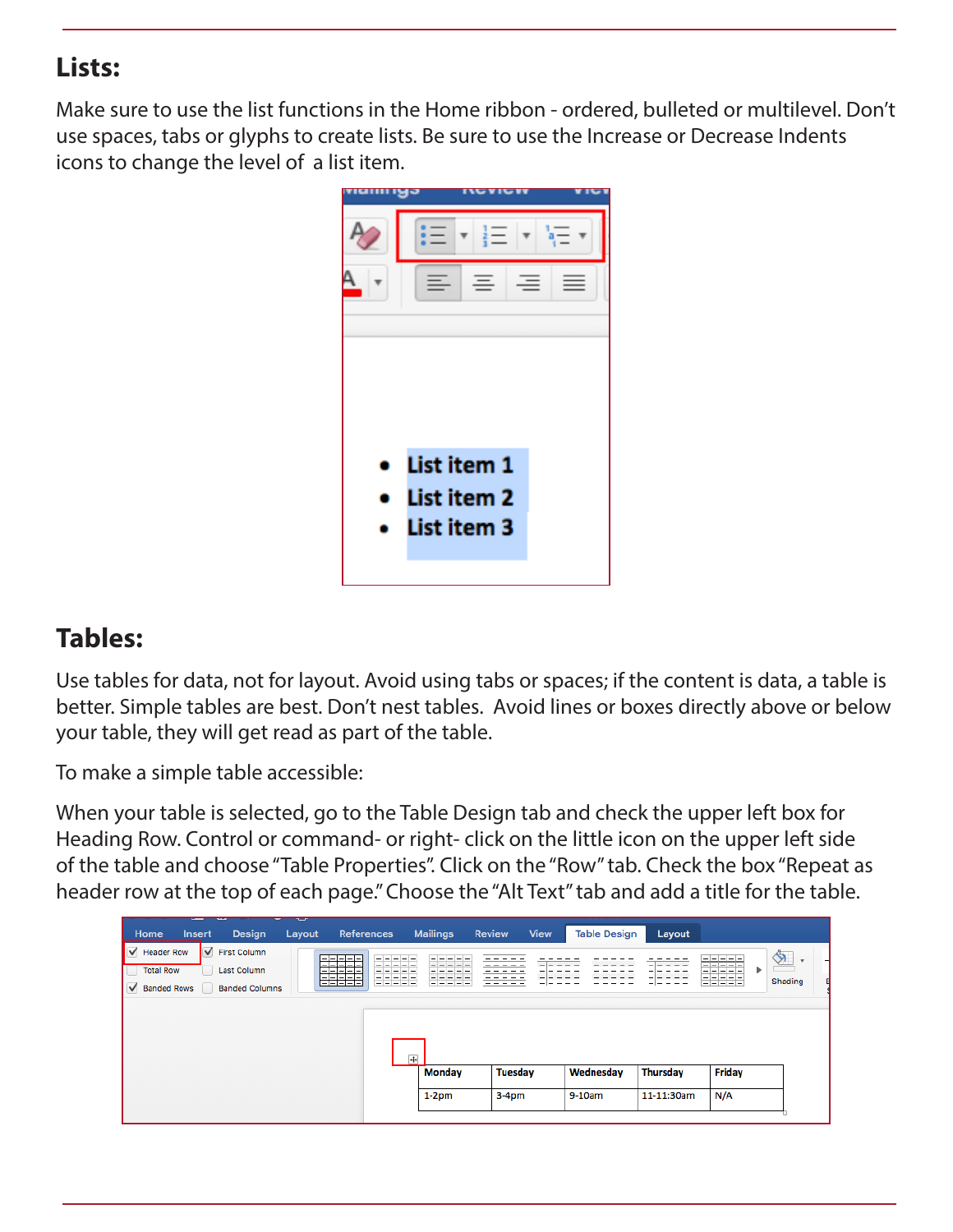|     | Table Properties<br>er.                                                                             |
|-----|-----------------------------------------------------------------------------------------------------|
|     | Column<br>Cell<br><b>Alt Text</b><br>Table<br>Row                                                   |
|     | <b>Rows 1-2:</b>                                                                                    |
|     | <b>Size</b>                                                                                         |
|     |                                                                                                     |
| sda | $\boxed{\div}$<br>Specify height:<br>Row height is:<br>At least<br>O <sup>11</sup><br>$\hat{\cdot}$ |
|     | <b>Options</b>                                                                                      |
|     | Allow row to break across pages                                                                     |
|     | Repeat as header row at the top of each page                                                        |
|     |                                                                                                     |
|     |                                                                                                     |
|     |                                                                                                     |
|     |                                                                                                     |
|     |                                                                                                     |
|     |                                                                                                     |
|     |                                                                                                     |
|     |                                                                                                     |
|     |                                                                                                     |
|     | <b>Previous Row</b><br><b>Next Row</b>                                                              |
|     |                                                                                                     |
|     | OK<br>Cancel                                                                                        |
|     |                                                                                                     |
|     |                                                                                                     |

## **Links:**

Use clear, unique text for links. Avoid generic language like "click here" which is confusing to screen readers. Avoid URLs.

| Design<br>Layout<br>Insert                                                    | <b>Mailings</b><br><b>References</b><br>Review<br>View                                               |                                     |                                     |                                                                                                         |                                       |                                                               | $2+sh$                               |
|-------------------------------------------------------------------------------|------------------------------------------------------------------------------------------------------|-------------------------------------|-------------------------------------|---------------------------------------------------------------------------------------------------------|---------------------------------------|---------------------------------------------------------------|--------------------------------------|
| 5000<br>- 3<br>∠<br>$\mathbf{v}$<br>Page<br>Pictures Shapes<br>Table<br>Break | SmartArt *<br>$\theta$ Store<br>围<br>$\ \cdot\ $ Chart $\tau$<br>Media<br>My Add-ins<br>Screenshot v | $\overline{\mathscr{C}}$ .<br>Links | $\overline{t}$<br>Comment<br>Header | $+$<br>Footer<br>Page<br>Number                                                                         | $A = \frac{1}{2}$<br>Text Box WordArt | $\underline{\triangle}$ .<br>$\Box$<br>5<br>Drop<br>÷Ė<br>Cap | $\pi$<br>Equation Advanced<br>Symbol |
|                                                                               |                                                                                                      |                                     |                                     |                                                                                                         | <b>Insert Hyperlink</b>               |                                                               |                                      |
|                                                                               |                                                                                                      |                                     | <b>Text to Display:</b>             | Learn more about Word accessibility                                                                     |                                       |                                                               | ScreenTip                            |
|                                                                               | Learn more about Word accessibility                                                                  |                                     |                                     | Web Page or File<br>Link to an existing file or web page.<br>Address: https://www.wordaccessibility.com | <b>This Document</b>                  | <b>Email Address</b><br>Cancel                                | Select<br>OK                         |